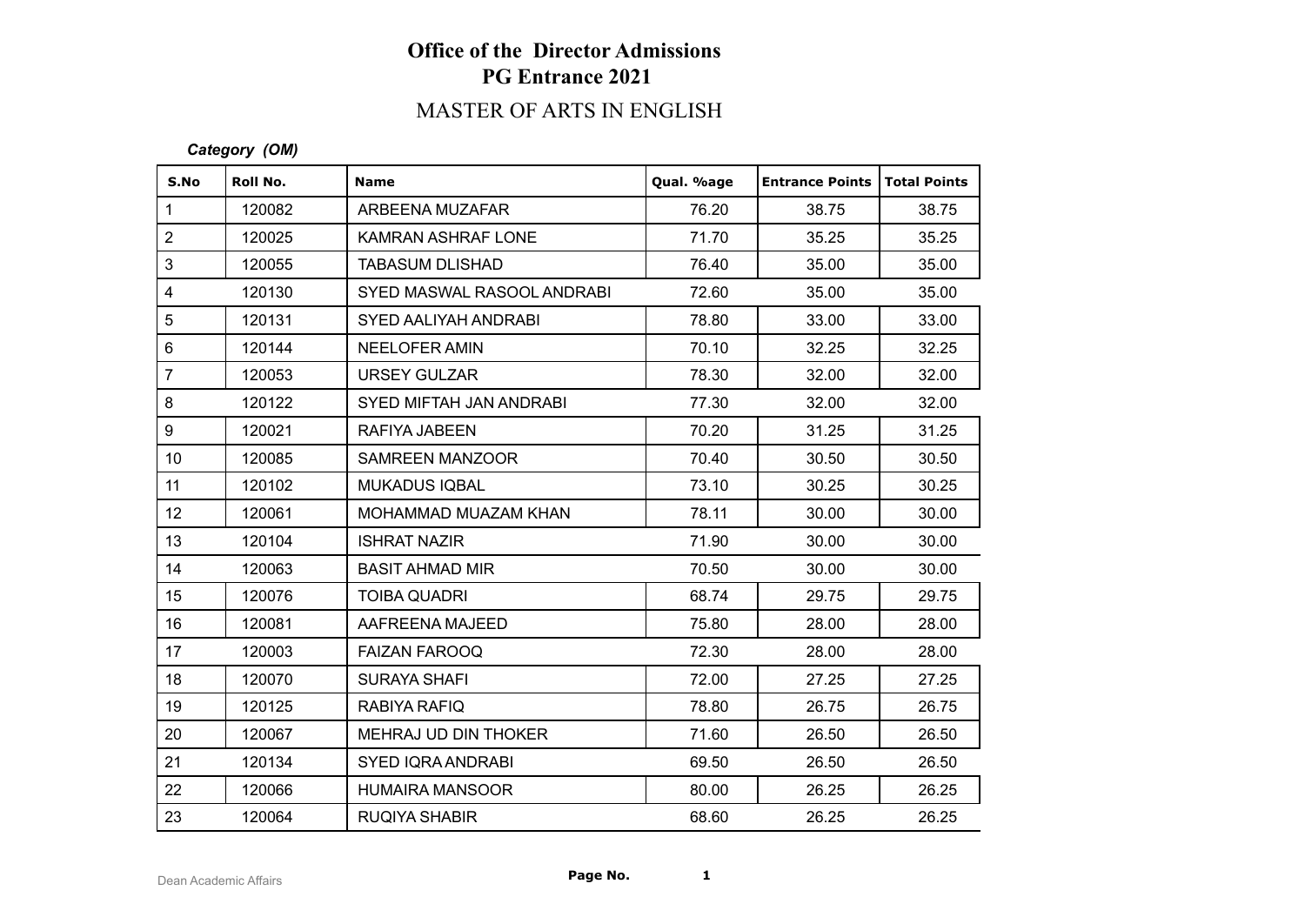# **Office of the Director Admissions PG Entrance 2021**

# MASTER OF ARTS IN ENGLISH

#### *Category (OM)*

| S.No | Roll No. | <b>Name</b>                 | Qual. %age | <b>Entrance Points   Total Points</b> |       |
|------|----------|-----------------------------|------------|---------------------------------------|-------|
| 24   | 120114   | <b>MAHAK MAQBOOL</b>        | 72.90      | 26.00                                 | 26.00 |
| 25   | 120162   | <b>ISMA NAZEER</b>          | 71.10      | 26.00                                 | 26.00 |
| 26   | 120147   | MOHAMMAD AADIL MIR          | 69.19      | 26.00                                 | 26.00 |
| 27   | 120117   | <b>BISMA BINTI FAYAZ</b>    | 65.50      | 25.75                                 | 25.75 |
| 28   | 120127   | <b>SHOKIA BASHIR</b>        | 77.90      | 25.50                                 | 25.50 |
| 29   | 120128   | UZMA SARWAR                 | 71.90      | 25.50                                 | 25.50 |
| 30   | 120093   | <b>MASRAT RASHID</b>        | 65.96      | 25.50                                 | 25.50 |
| 31   | 120172   | ARIFA RASHID                | 68.80      | 25.25                                 | 25.25 |
| 32   | 120184   | SAULEHA JAN                 | 70.30      | 24.50                                 | 24.50 |
| 33   | 120077   | <b>ISHRAT KHURSHID</b>      | 63.80      | 24.00                                 | 24.00 |
| 34   | 120073   | MEHMOOD UL RASHID WANI      | 67.00      | 23.25                                 | 23.25 |
| 35   | 120123   | AABIRO GULZAR               | 76.50      | 23.00                                 | 23.00 |
| 36   | 120156   | <b>MIDHAT RAFIQ</b>         | 59.80      | 22.75                                 | 22.75 |
| 37   | 120079   | <b>HUMAIRA ILYAS</b>        | 71.40      | 22.00                                 | 22.00 |
| 38   | 120103   | <b>MUSKAN</b>               | 71.60      | 21.00                                 | 21.00 |
| 39   | 120087   | UZMA JAN                    | 62.20      | 19.75                                 | 19.75 |
| 40   | 120115   | SYED HAMEEM GULZAR          | 72.20      | 19.50                                 | 19.50 |
| 41   | 120075   | <b>SHAISTA JABAR</b>        | 64.69      | 19.50                                 | 19.50 |
| 42   | 120065   | <b>TAFHEEM HAMID</b>        | 69.40      | 18.75                                 | 18.75 |
| 43   | 120105   | <b>KAIFA SAHER</b>          | 64.00      | 18.75                                 | 18.75 |
| 44   | 120072   | <b>BURHAN UD DIN RATHER</b> | 69.40      | 18.25                                 | 18.25 |
| 45   | 120111   | ABRAR FAROOQ                | 83.40      | 17.50                                 | 17.50 |
| 46   | 120092   | <b>MASARAT JAN</b>          | 70.44      | 17.50                                 | 17.50 |